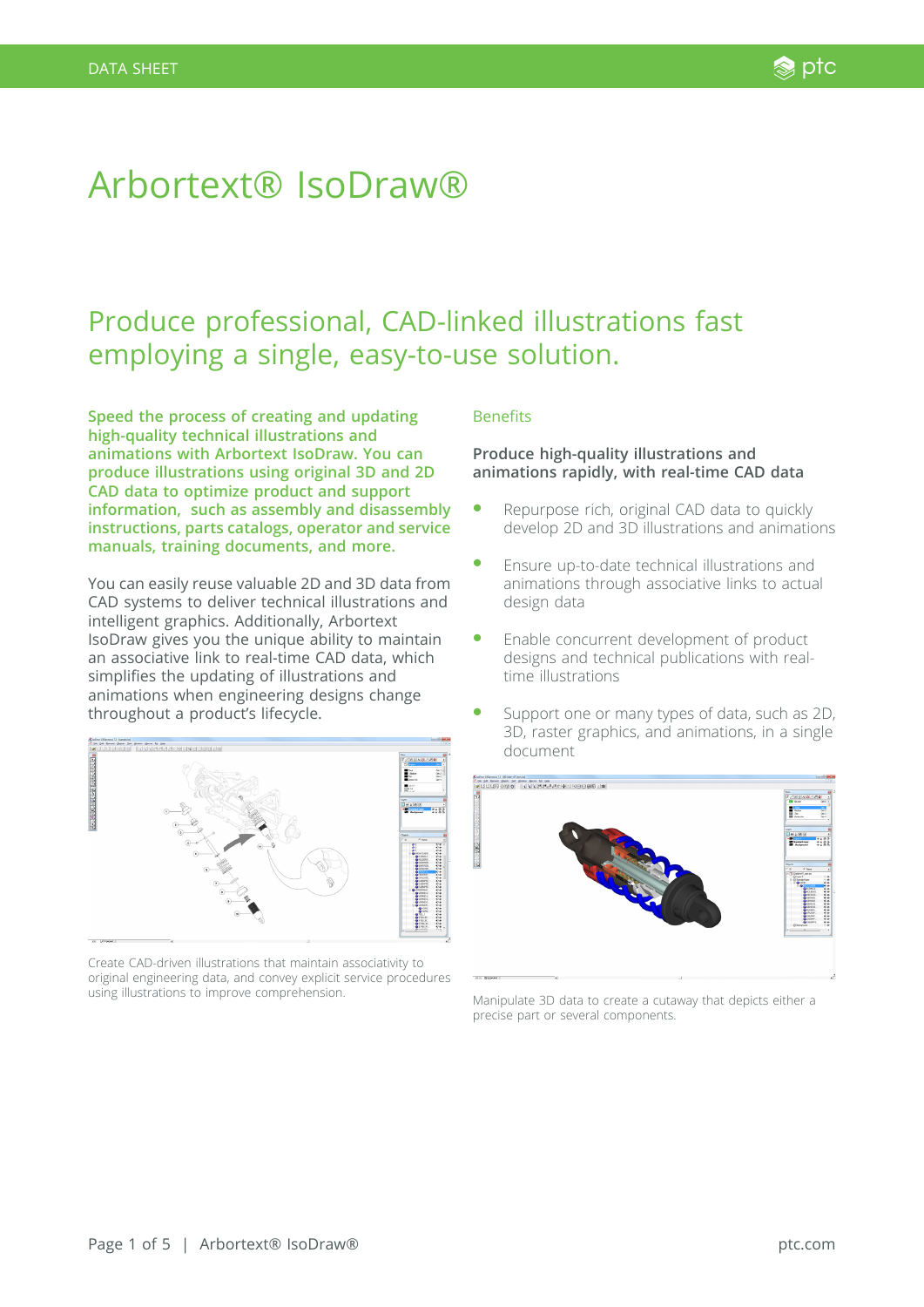### **Enhance product performance**

- Ensure synchronized product support documentation with links to current product designs, as you maintain up-to-date, relevant product information
- Deliver a competitive advantage in your product information time-to-market by producing more illustrations in a shorter time
- � Convey explicit service procedures and produce more accurate parts catalogs using illustrations to improve comprehension, reduce errors, and increase customer satisfaction

#### **Minimize illustration production costs**

- Increase illustration productivity more than 30%–with no CAD knowledge required
- Reduce the high costs of translation by using high-quality, interactive illustrations in place of complex text
- � Prepare illustrations–automatically–for publishing in multiple delivery formats, including print, interactive and Web media to eliminate expensive, labor-intensive formatting tasks
- Leverage existing CAD models and illustrations to repurpose legacy content



#### **Comply with company and global industry standards for technical publications**

- � Emergence of Interactive Electronic Technical Manuals (IETMs) and Publications (IETPs)
- � Industry standards (S1000D, ATA, CALS, J2008)
- Publishing standards (W3C, WebCGM, SVG, PNG)

## Features

#### **Arbortext IsoDraw Foundation**

Arbortext IsoDraw Foundation–designed specifically for technical illustrators–provides all the capabilities you need to create and deliver high-quality perspective illustrations either from scratch, by photo-tracing, or by using existing graphics. The software's plane view features extend the capabilities even further for diagrams and schematics.

### **Specialized tools for drawing in perspective**

Work with a number of specialized drawing functions, such as alignment of elements to perspective grids, rotation, and reflection — an elegant solution to one of the toughest drawing challenges: finding and creating ellipses. Arbortext IsoDraw features a number of versatile projection tools for penetration curves or for manipulating perspective views.

# **Callout tool**

Simplify your work through the use of callout capabilities, such as:

- Renumber callouts automatically when changes are made
- Define styles freely
- Generate callouts automatically on specific objects or object groups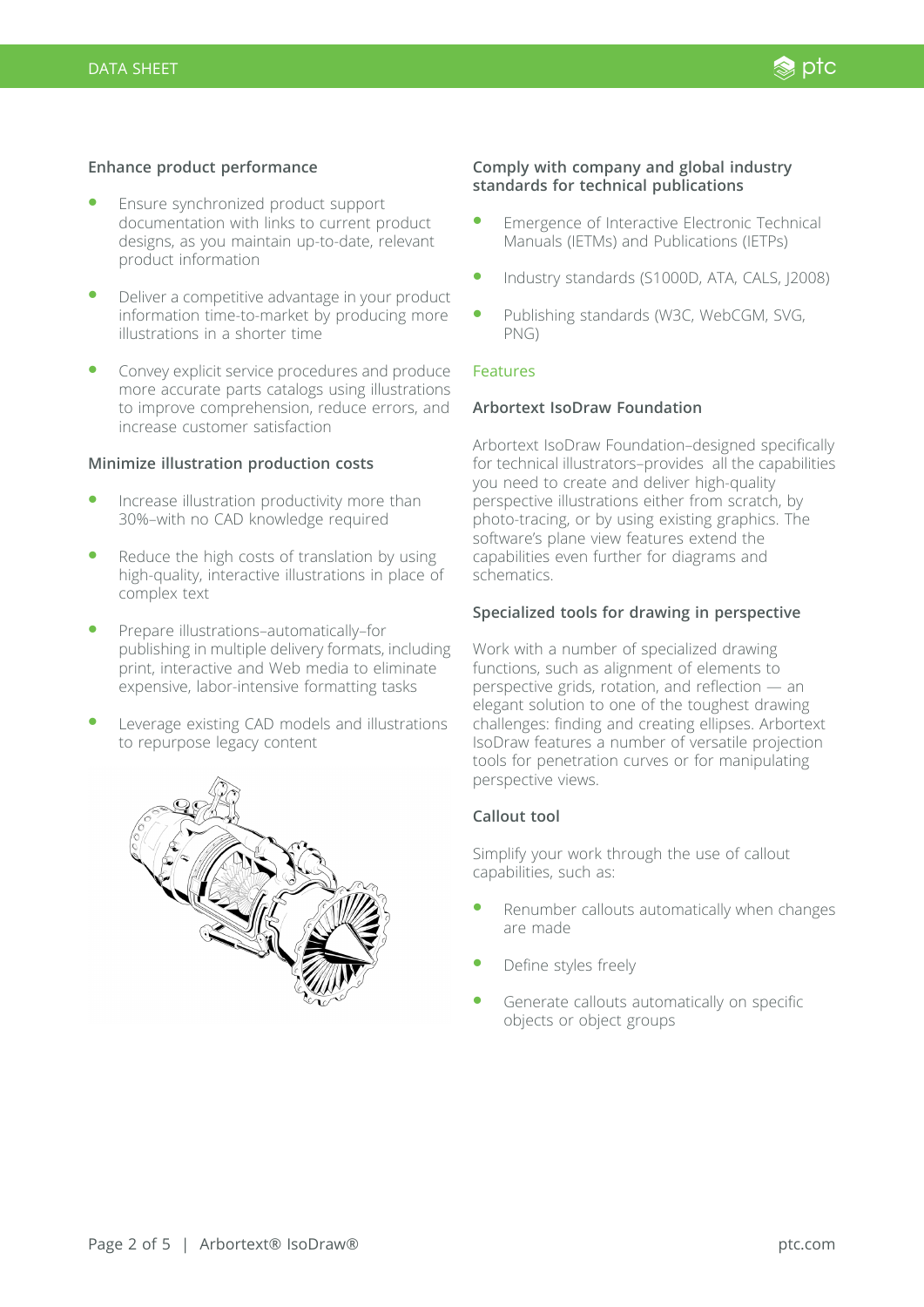# **Preparation for electronic delivery**

Callouts created using Arbortext IsoDraw are automatically converted into hotspots to aid interactive, graphic navigation. Hotspots enable readers to immediately "jump" to the relevant assembly list, part list, or more-detailed illustrations, simply by clicking on a hotspot embedded in an illustration. Arbortext IsoDraw automatically creates object information with a hotspot for each component. Readers can then click on the callouts in the electronic spare parts catalog and see the corresponding part list information.

For publishing 2D and 3D illustrations and animations, see additional product information for Arbortext IsoView® that enables web-based audiences to view and interact with embedded illustrations.

## **Shaft tool**

Generate complex gears with customized parameterization in just minutes. You can adapt grooves, gearwheels, shaft ends, and many other details within seconds.

#### **Macro language**

Utilize the software's extensive macro language to easily automate processes, extend the software's functionality, and validate designs.

#### **Work with raster graphics or photos**

Reuse legacy graphics using Arbortext IsoDraw tools for tracing photos and videos, along with a comprehensive raster editor for processing scanned images.

#### **Comprehensive standard parts library**

Get access to over 2,200 views of standard parts and images, such as human hands and tools, either to convey a task or create your own unique parts. Selected parts are incorporated in the illustration in the correct orientation, perspective and size.

#### **Create 2D and 3D animations**

Quickly create 2D, 3D–or a mix of 2D and 3D– animations with the simple user interface to highlight illustration features or to animate procedures. You can import and leverage existing 2D and 3D animations to create high-quality animations using the intuitive user interface. The software's object-based approach to automatically linking animation parameters to the original illustration enables you to easily export or reuse illustrations and animations.

#### **Associative illustrations**

Create an associative link with 2D CAD and graphics for 2D illustrations.

#### Arbortext IsoDraw CADprocess

In addition to the features offered in Arbortext IsoDraw Foundation, Arbortext IsoDraw CADprocess offers expanded capabilities for developing and associating 2D and 3D illustrations and animations, using original CAD data. Here are some of those additional capabilities:

#### **3D design data import**

At any point in the product design process, a CAD designer can save a complete assembly to be imported into Arbortext IsoDraw CADprocess. Working independently, the illustrator can select full assemblies or components, and break down the 3D file gradually into individual spare parts illustrations — with no additional CAD designer assistance needed.

The software supports native Creo Parametric® and Creo View™ files, as well as other standard 3D CAD formats that include: IGES, DWG, DXF, VRML, OBJ, STEP, VDA, SAT, or Parasolid. Using the Creo View Adapters, Arbortext IsoDraw CADprocess also supports UniGraphics®, SolidWorks®, CATIA®, IT® and IDEAS® formats.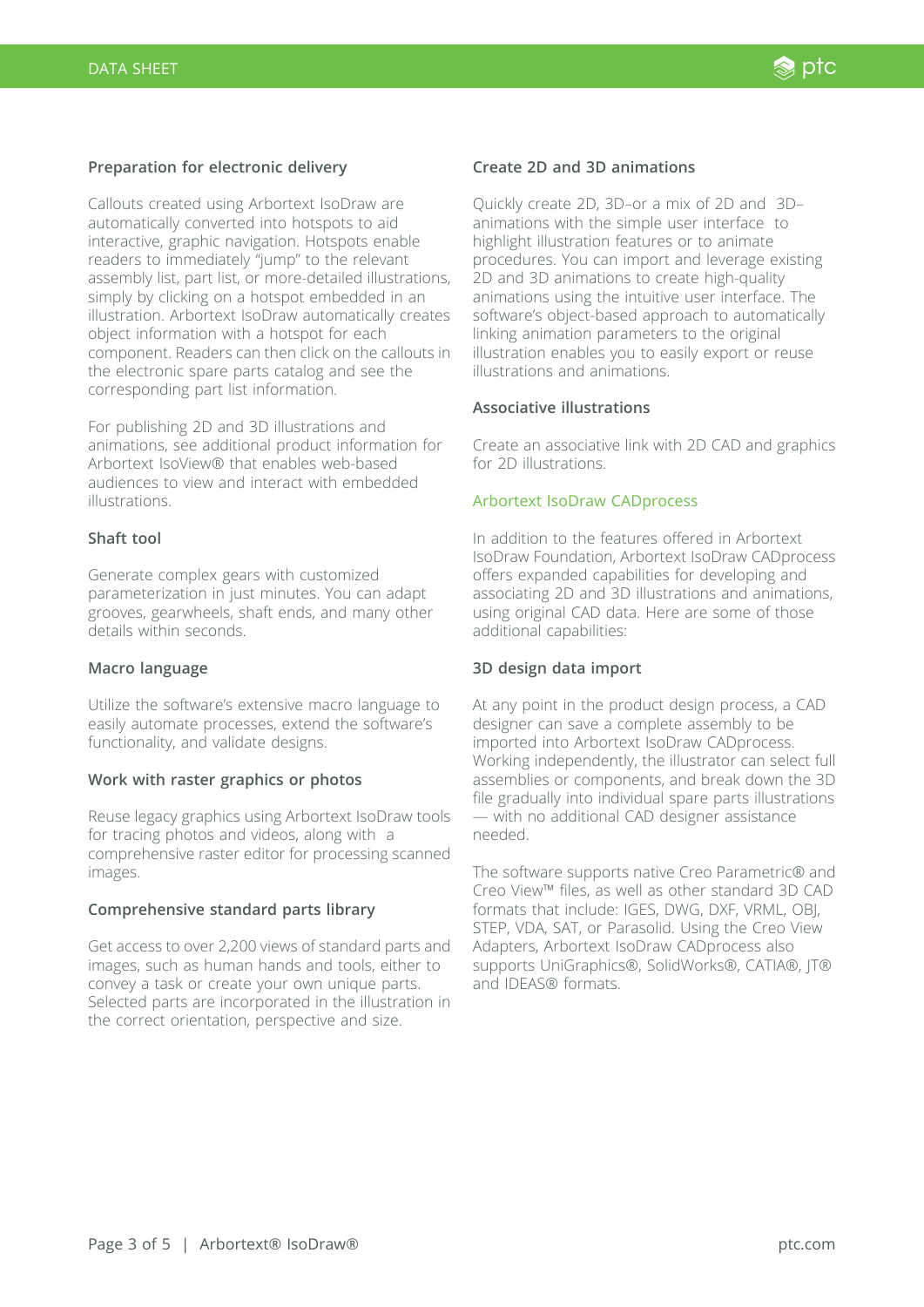# **Automatic creation of 2D and 3D illustrations from CAD data**

Arbortext IsoDraw CADprocess deletes hidden lines, sets line thickness as required, and optimizes the elements of the CAD model. It also connects and smooths individual line segments to Bézier curves or ellipses in order to both reduce file size required for electronic delivery and make elements more compact and easier to edit.

Arbortext IsoDraw CADprocess maintains assembly structure information, along with hotspots, enabling users to identify components directly from the illustration and to reuse illustrations for interactive electronic delivery.

# **Manipulating 3D data**

You can manipulate 3D data, such as explosions along any axis, cutaways, rotations, reflections, copying, and scaling–without changing the source data. The user interface is highly intuitive and very easy to learn, and requires no prior design knowledge.

# **Automate illustration updates**

Illustrations created from one or more CAD files will maintain links to the original CAD files, so that updates can be applied quickly and automatically to existing illustrations, without having to start again. This connectivity allows you to initiate documentation work earlier in product development because illustrations can be updated later, with any future design changes, at the discretion of the illustrator.

# **High-quality filters for all major graphic formats**

Arbortext IsoDraw CADprocess renders standard graphic formats including: WebCGM, XCF(XML), CGM versions 1-4, SVG, PNG, JPEG, DWG, IGES, DXF, HPGL, Adobe Illustrator®, WMF, EPS, TIFF, PICT, PCX, BMP, CALS Raster, Text excerpt, Interleaf ASCII, and FrameMaker® MIF. Additionally, 3D files may be exported as IsoDraw .iso, .wrl or .obj files, and intelligent graphic object content is provided in text formats or XML in support of interactive graphics standards. Arbortext IsoDraw CADprocess exports to PDF, 3D PDF and U3D, with no additional software required.

# Optional Arbortext and PTC software capabilities

# **Manage illustrations from original CAD data with Content Management**

The integration between Arbortext IsoDraw and PDMLink® enables the most complete associative illustration process possible, from original CAD data to the delivery of product information. Windchill manages the relationships between source data, illustrations and their use in publications throughout the entire product lifecycle. From within the Arbortext IsoDraw interface, illustrators can:

- Browse for source data, such CAD files, images and existing illustrations
- Retrieve and manipulate source data from Windchill to create or update new and existing illustrations
- � Manage native illustrations as .cgm or .iso in Windchill for inclusion in Arbortext technical product information delivery

# **Enable hotspots with Arbortext Editor and Arbortext IsoDraw**

- � Create one or several hotspots in a graphic and link them to precise locations in related documents
- � Define hotspots during the illustration process with Arbortext IsoDraw
- � Open an illustration to locate and associate hotspot content with Arbortext Editor
- After publishing to HTML, select a graphic hotspot to be directed to the appropriate content associated with the specific illustrative detail
- � Configure one or several links within HTML text to designated hotpots in the illustration
- � Create hotspots in illustrations during the illustration process with Arbortext IsoDraw
- Insert links into the desired text and select the appropriate hotspot target, including intelligent graphics or specific illustrative views
- � In the HTML, select the text link that will show the appropriate graphic's view and/or hotspot